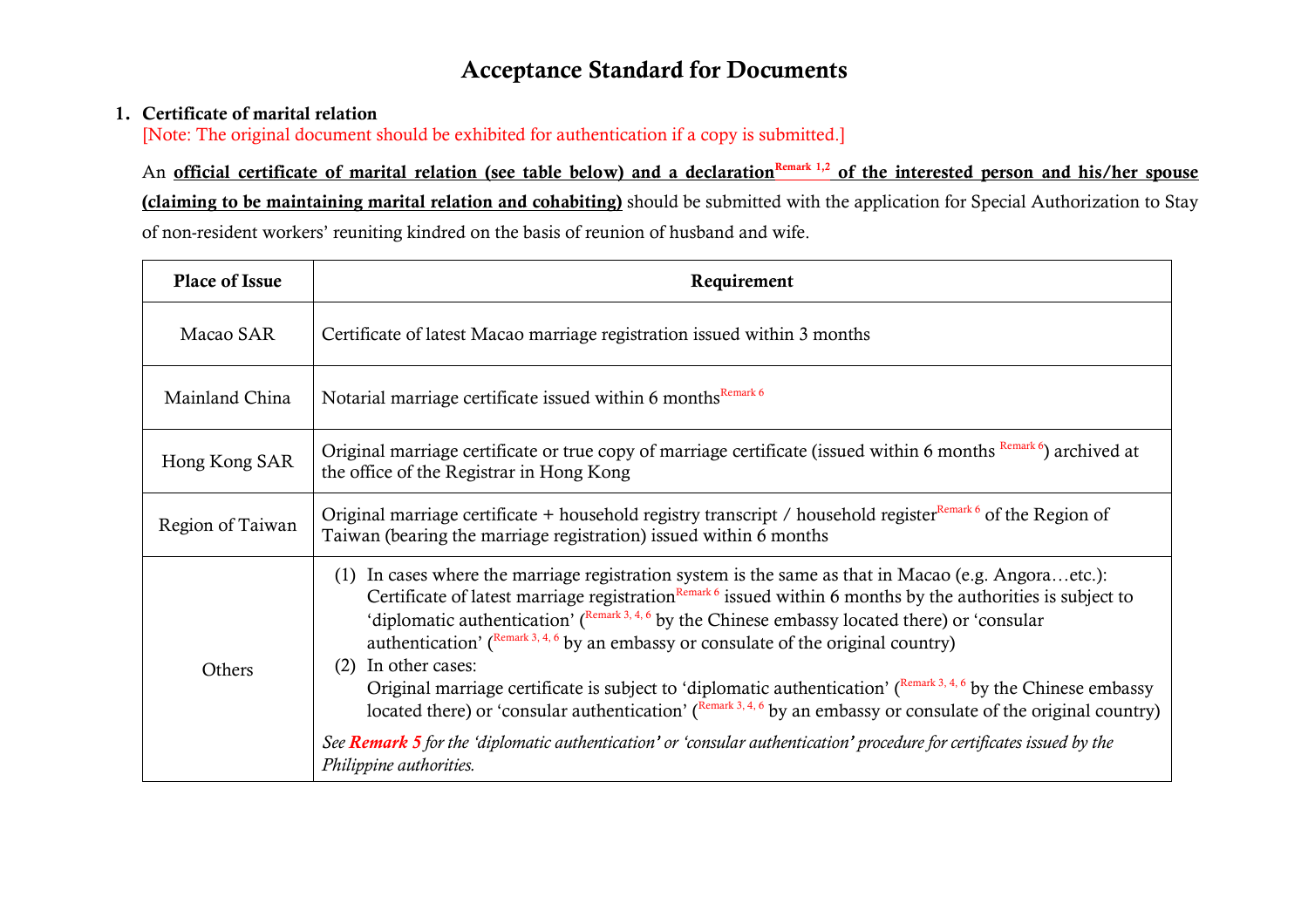# **2. Certificate of de facto marital relation**

[Note: The original document should be exhibited for authentication if a copy is submitted.]

An **official certificate of no marriage, divorce or death certificate of spouse (see table below) and 2 witnesses testifying that the de facto marital relation between the interested person and his/her partner has been maintained for at least two years** should be presented with the application for Special Authorization to Stay of non-resident workers' reuniting kindred on the basis of de facto marital relation.

| <b>Type of Certificate</b>                                                                                  | Requirement                                                                                                                                                                                                                                                                                                                                                                                                                                                                                                                                                                                      |  |  |  |
|-------------------------------------------------------------------------------------------------------------|--------------------------------------------------------------------------------------------------------------------------------------------------------------------------------------------------------------------------------------------------------------------------------------------------------------------------------------------------------------------------------------------------------------------------------------------------------------------------------------------------------------------------------------------------------------------------------------------------|--|--|--|
| Certificate of de<br>facto Marital<br>Relation<br>(in accordance with<br>Article 1472 of the<br>Civil Code) | Declaration of the interested person, his/her de facto marriage partner and two witnesses <sup>Remark 1,2</sup> (claiming<br>(1)<br>the interested person and his/her partner have been cohabiting voluntarily like husband and wife for at<br>least two years)                                                                                                                                                                                                                                                                                                                                  |  |  |  |
|                                                                                                             | "Certificate of no marriage" issued within 6 months <sup>Remark 6</sup> by the competent authorities of the place of<br>(2)<br>origin (or issued within 3 months in Macao) if both parties have never been married; 'diplomatic<br>authentication' ( $\frac{\text{Remark 3, 4, 6}}{2}$ by the Chinese embassy located there) or 'consular authentication' ( $\frac{\text{Remark 3, 4, 6}}{2}$ by<br>an embassy or consulate of the original country) is required if the certificate is issued in a place other than<br>Mainland China, the Macao SAR, the Hong Kong SAR and the Region of Taiwan |  |  |  |
|                                                                                                             | Certificate of marriage dissolution if any party had married before:<br>(3)                                                                                                                                                                                                                                                                                                                                                                                                                                                                                                                      |  |  |  |
|                                                                                                             | A. Issued in the Macao SAR: Certificate of marriage registration bearing the marriage dissolution record                                                                                                                                                                                                                                                                                                                                                                                                                                                                                         |  |  |  |
|                                                                                                             | (issued within 3 months)                                                                                                                                                                                                                                                                                                                                                                                                                                                                                                                                                                         |  |  |  |
|                                                                                                             | B. Issued in the Hong Kong SAR: Divorce certificate (affixed with a confirmation stamp <sup>Remark 6</sup> of the<br>competent authorities of Hong Kong within 6 months)                                                                                                                                                                                                                                                                                                                                                                                                                         |  |  |  |
|                                                                                                             | C. Issued in the Region of Taiwan: Original divorce certificate + household registry transcript / household<br>register of the Region of Taiwan bearing the divorce record (issued within 6 months Remark 6)                                                                                                                                                                                                                                                                                                                                                                                     |  |  |  |
|                                                                                                             | D. Issued in Mainland China: Notarial divorce certificate (issued within 6 months Remark 6)                                                                                                                                                                                                                                                                                                                                                                                                                                                                                                      |  |  |  |
|                                                                                                             | E. Issued in other places: Certificate is subject to 'diplomatic authentication' ( $R_{\text{emark}}$ 3, 4, 6 by the Chinese<br>embassy located there and issued within 6 months) or 'consular authentication' ( $R_{\text{emark}}^{\text{R}}$ , 4, 6 by an                                                                                                                                                                                                                                                                                                                                      |  |  |  |
|                                                                                                             | embassy or consulate of the original country and issued within 6 months)                                                                                                                                                                                                                                                                                                                                                                                                                                                                                                                         |  |  |  |
|                                                                                                             | Death certificate of the original spouse if any party is a widow / widower (see the requirements for death<br>(4)<br>certificate for details)                                                                                                                                                                                                                                                                                                                                                                                                                                                    |  |  |  |
|                                                                                                             | See Remark 5 for the 'diplomatic authentication' or 'consular authentication' procedure for certificates issued by the<br>Philippine authorities.                                                                                                                                                                                                                                                                                                                                                                                                                                                |  |  |  |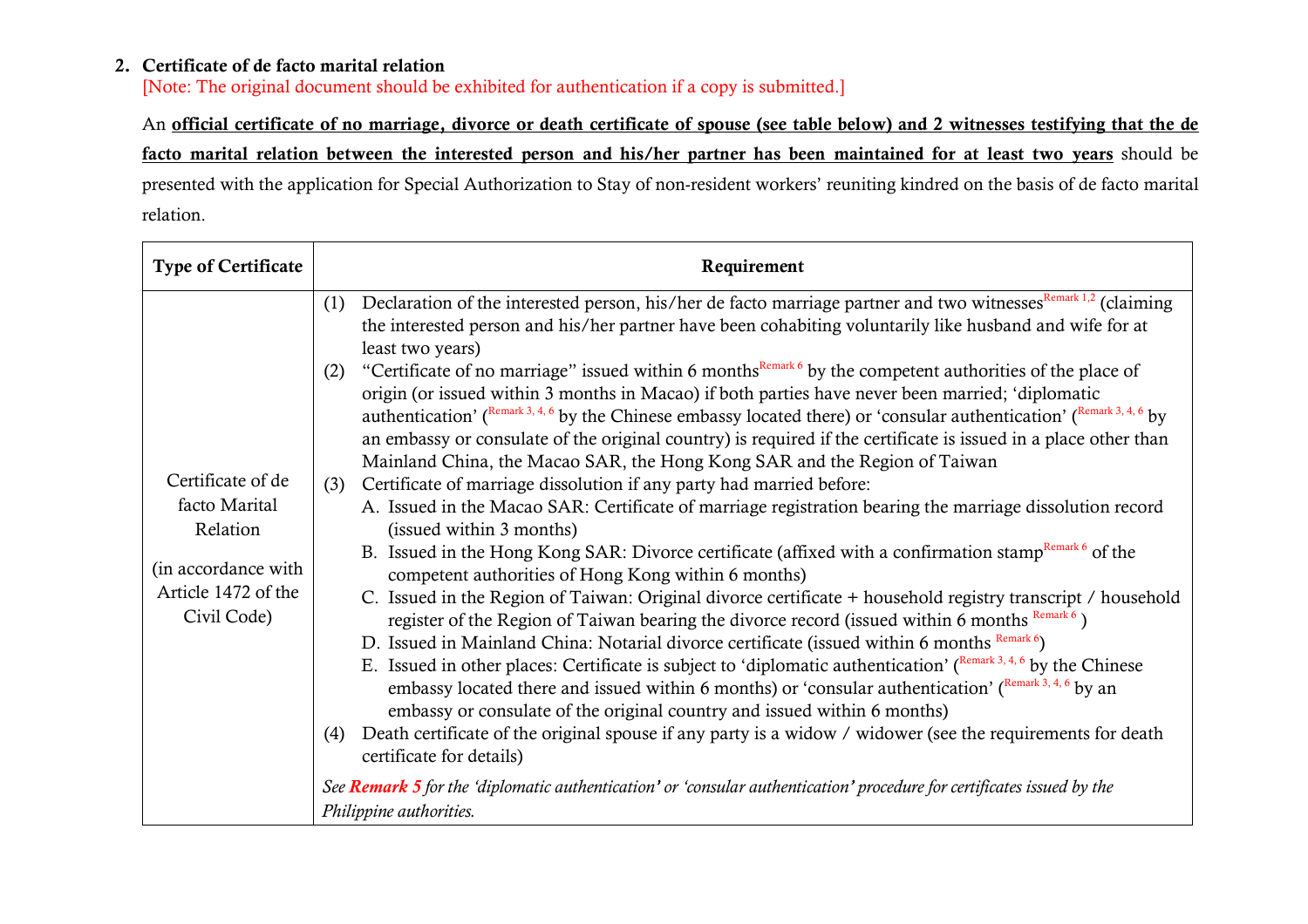#### **3. Birth / adoption / death certificate and certificate of no criminal record**  [Note: The original document should be exhibited for authentication if a copy is submitted.]

| <b>Type of Certificate</b>                                                                                                                                                                                                                                                                                                                                                         | Place of Issue   | Requirement                                                                                                                                                                                                                                                                                                                                                                                                                                                                                                                                           |
|------------------------------------------------------------------------------------------------------------------------------------------------------------------------------------------------------------------------------------------------------------------------------------------------------------------------------------------------------------------------------------|------------------|-------------------------------------------------------------------------------------------------------------------------------------------------------------------------------------------------------------------------------------------------------------------------------------------------------------------------------------------------------------------------------------------------------------------------------------------------------------------------------------------------------------------------------------------------------|
| Birth / Adoption /<br>Death Certificate                                                                                                                                                                                                                                                                                                                                            | Macao SAR        | Certificate of birth registry / adoption / death issued by the Macao Civil Affairs Registry<br>(within 3 months)                                                                                                                                                                                                                                                                                                                                                                                                                                      |
| [The requirement that<br>the birth certificate with<br>"*' should be issued or<br>authenticated within 6<br>months is directed at<br>cases where the birth<br>certificate is required to<br>serve as proof of<br>kindred and cases<br>where the personal<br>information declared<br>before by the interested<br>person is different from<br>that declared in this<br>application.] | Mainland China   | Notarial birth* / adoption / death certificate issued by the competent authorities of<br>Mainland China (within 6 months Remark 6)                                                                                                                                                                                                                                                                                                                                                                                                                    |
|                                                                                                                                                                                                                                                                                                                                                                                    | Hong Kong SAR    | Certificate of birth registry <sup>*</sup> / adoption / death issued by the competent authorities of<br>Hong Kong (within 6 months Remark 6)                                                                                                                                                                                                                                                                                                                                                                                                          |
|                                                                                                                                                                                                                                                                                                                                                                                    | Region of Taiwan | Original birth / adoption / death certificate + household registry transcript / household<br>register of the Region of Taiwan bearing the birth* / adoption / death record (issued<br>within 6 months $\frac{\text{Remark 6}}{\text{Mean 6}}$                                                                                                                                                                                                                                                                                                         |
|                                                                                                                                                                                                                                                                                                                                                                                    | Others           | Birth* / adoption / death certificate issued by the competent authorities of the country is<br>subject to 'diplomatic authentication' $(\frac{Remark\ 3, 4, 6}{\text{by the Chinese embassy located there and}})$<br>issued within 6 months) or 'consular authentication' $($ <sup>Remark 3, 4, 6</sup> by an embassy or consulate<br>of the original country and issued within 6 months)<br>See <b>Remark 5</b> for the 'diplomatic authentication' or 'consular authentication' procedure for<br>certificates issued by the Philippine authorities. |
| Certificate of<br>Criminal Record<br>Issued in Latest<br>Place of Domicile                                                                                                                                                                                                                                                                                                         | Macao SAR        | 'Certificate of Criminal Record' issued by the Macao Identification Bureau (within 3<br>months)                                                                                                                                                                                                                                                                                                                                                                                                                                                       |
|                                                                                                                                                                                                                                                                                                                                                                                    | Mainland China   | 'Notarial Certificate of No Criminal Conviction' or 'Notarial Certificate of Criminal<br>Record' issued by the competent authorities of Mainland China; the certificate acceptance<br>standard differs according to the application type:<br>(1) Application for 'Authorization to Stay for Non-resident Workers' for the purpose of<br>employment in Macao: date of issue and last date of criminal record should be within<br>6 months $\frac{\text{Remark } 6}{\text{Mean}}$<br>Other applications: issued within 6 months Remark 6<br>(2)         |
|                                                                                                                                                                                                                                                                                                                                                                                    | Hong Kong SAR    | 'Certificate of No Criminal Conviction' issued by the Hong Kong Police Headquarters<br>(within 6 months Remark 6)                                                                                                                                                                                                                                                                                                                                                                                                                                     |
|                                                                                                                                                                                                                                                                                                                                                                                    | Region of Taiwan | 'Police Criminal Record Certificate' issued by the Police of the Region of Taiwan (within<br>6 months $\frac{\text{Remark } 6}{\text{Mean}}$                                                                                                                                                                                                                                                                                                                                                                                                          |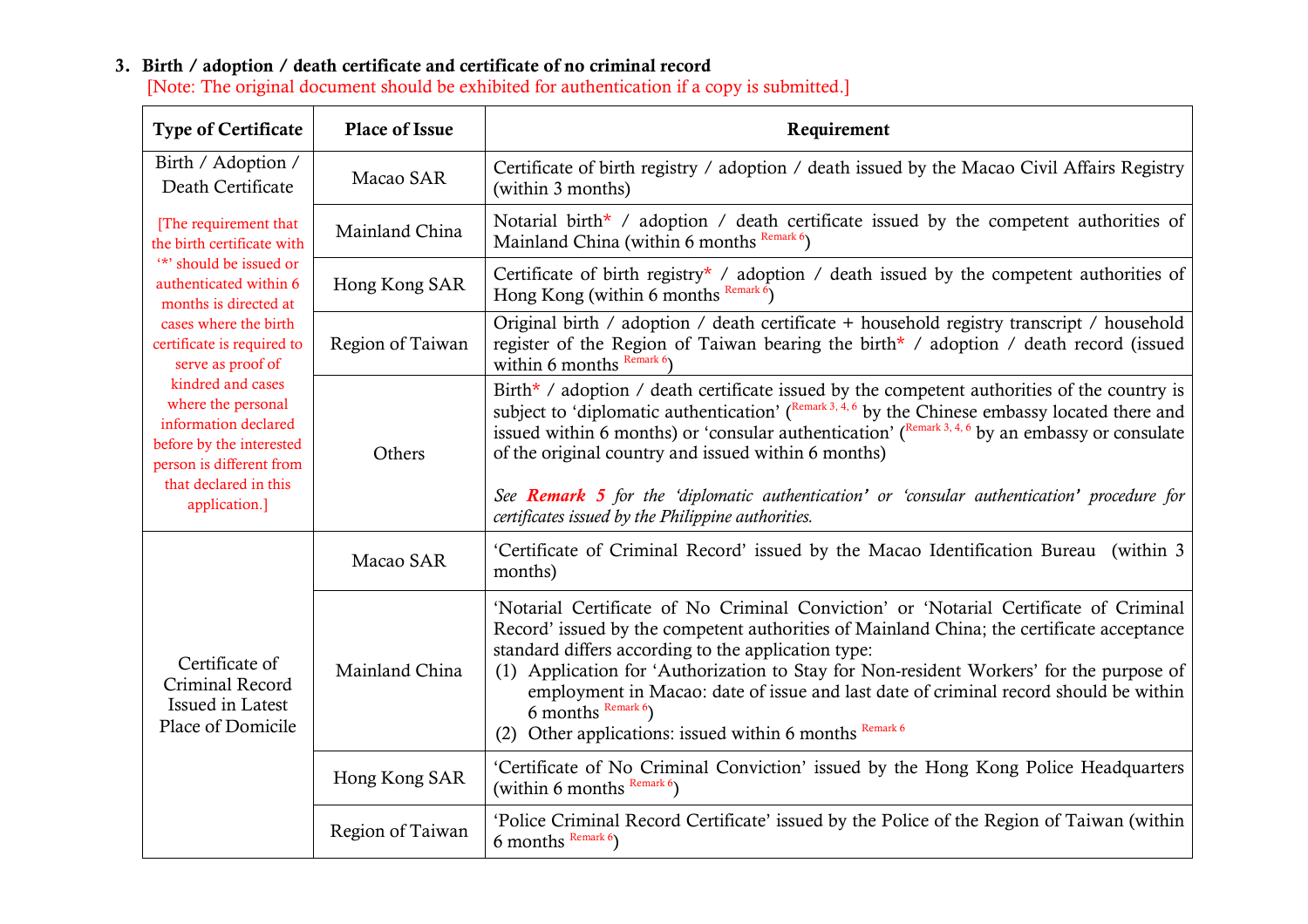| Vietnam | Judicial Record Card No.2 issued by the competent authorities of Vietnam is subject to<br>'diplomatic authentication' ( $\frac{\text{Remark 3, 4, 6}}{\text{by the Chinese embassy located there and issued}}$<br>within 6 months $\frac{Remark 6}{ }$ or 'consular authentication' ( $\frac{Remark 3, 4, 6}{ }$ by an embassy or consulate<br>of the original country and issued within 6 months $\frac{Remark\ 6}{2}$                                   |
|---------|-----------------------------------------------------------------------------------------------------------------------------------------------------------------------------------------------------------------------------------------------------------------------------------------------------------------------------------------------------------------------------------------------------------------------------------------------------------|
| Others  | National certificate of criminal record issued by the competent authorities of the country<br>is subject to 'diplomatic authentication' $(\mathbb{R}^{n\text{mark }3, 4, 6}$ by the Chinese embassy located there<br>and issued within 6 months $\frac{Remark 6}{ }$ or 'consular authentication' ( $\frac{Remark 3, 4, 6}{ }$ by an embassy<br>or consulate of the original country and issued within 6 months $\frac{\text{Remark 6}}{\text{Number 6}}$ |
|         | See Remark 5 for the 'diplomatic authentication' or 'consular authentication' procedure for<br>certificates issued by the Philippine authorities.                                                                                                                                                                                                                                                                                                         |

## [Remark:

- 1. The signature of the interested person, his / her spouse (or de facto marriage partner) and the two witnesses on the declaration listed in Tables 1. and 2. serving as proof of (maintaining) marriage or de facto marital relation should be authenticated by the local competent authorities or the competent authorities of another country / region. Otherwise, the above persons are required to come in person, sign the declaration in front of an immigration department staff and present the original of their identification document for authentication;
- 2. The template of 'Declaration of Conjugal Relation / De Facto Marital Relation' will be provided by the service unit, or it can be downloaded from the Public Security Police Forces website at http://www.fsm.gov.mo/psp/cht/psp\_top6.html;
- 3. In accordance with international practice, the above foreign documents (not including the documents of Mainland China, the Hong Kong SAR and the Region of Taiwan) are subject to 'diplomatic authentication' (by the Chinese embassy located there and issued within 6 months) or 'consular authentication' (by an embassy or consulate of the original country and issued within 6 months) in order to ensure their authenticity. However, such authentication is not applicable in the following situations:
	- i. The document comes with the Apostille authentication concluded by the Hague Convention (the Apostille certificate should be issued within 6 months. For details, please see the Hague Convention Abolishing the Requirement for Legalization for Foreign Public Documents, 5 October 1961 at the website: http://www.hcch.net);
	- ii. The document is issued by a country which has certification-free agreement with Macao (e.g. according to the legal and judicial assistance agreement with Portugal, East Timor and Cape Verde, documents and translations issued or certified by the court or competent authorities of these three countries required no authentication as long as they are affixed with an official stamp).